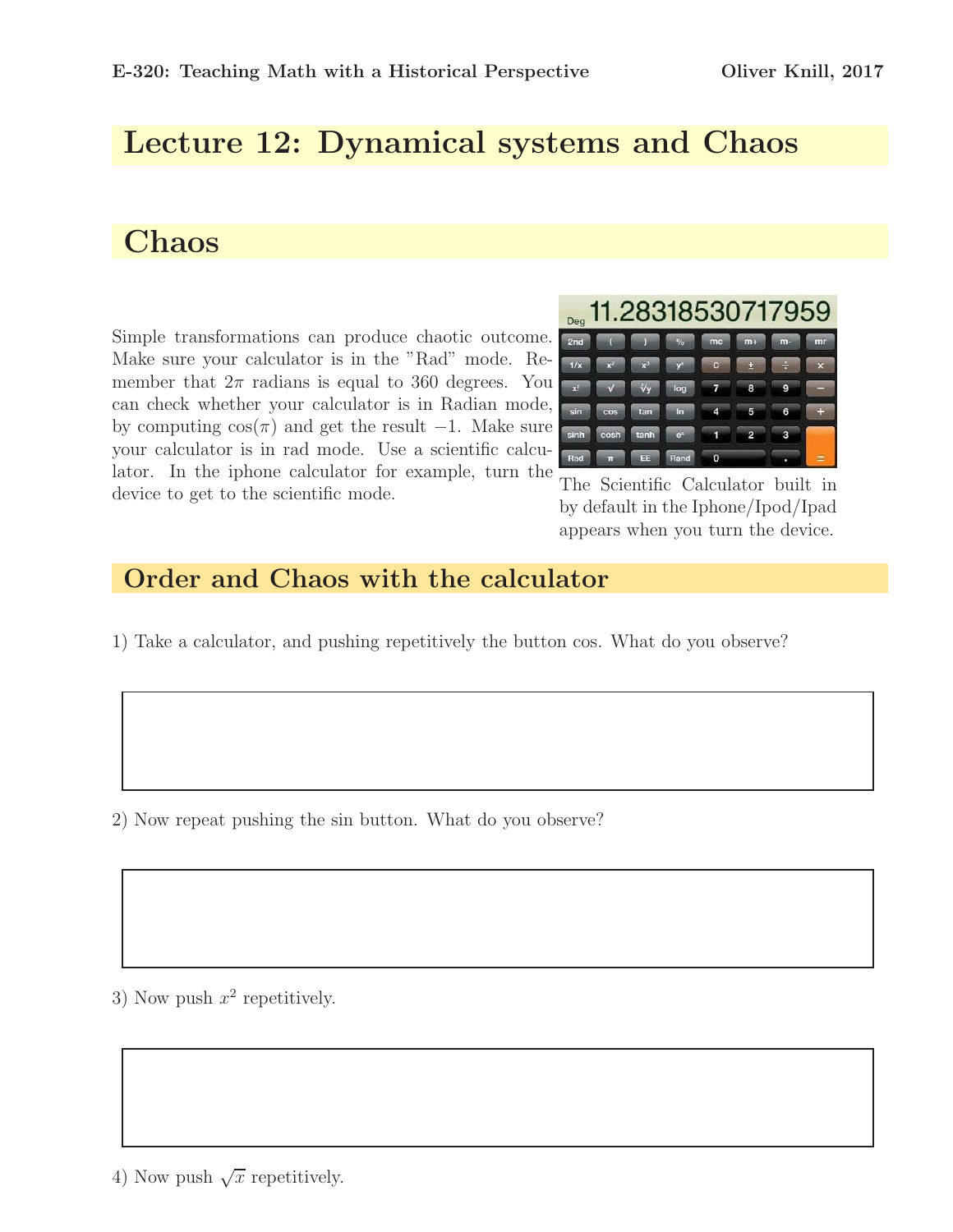5) What do you see if you push the buttons sin, then type  $1/x$  and repeat this process again and again?

6) Experiment with the button tan. Also here, change from tan and cot (in the cot case, you might have to hit tan and  $1/x$  buttons after each other).

7) Look for other "chaotic" key combinations? Experiment also with Deg and Rad changes and try especially the log functions.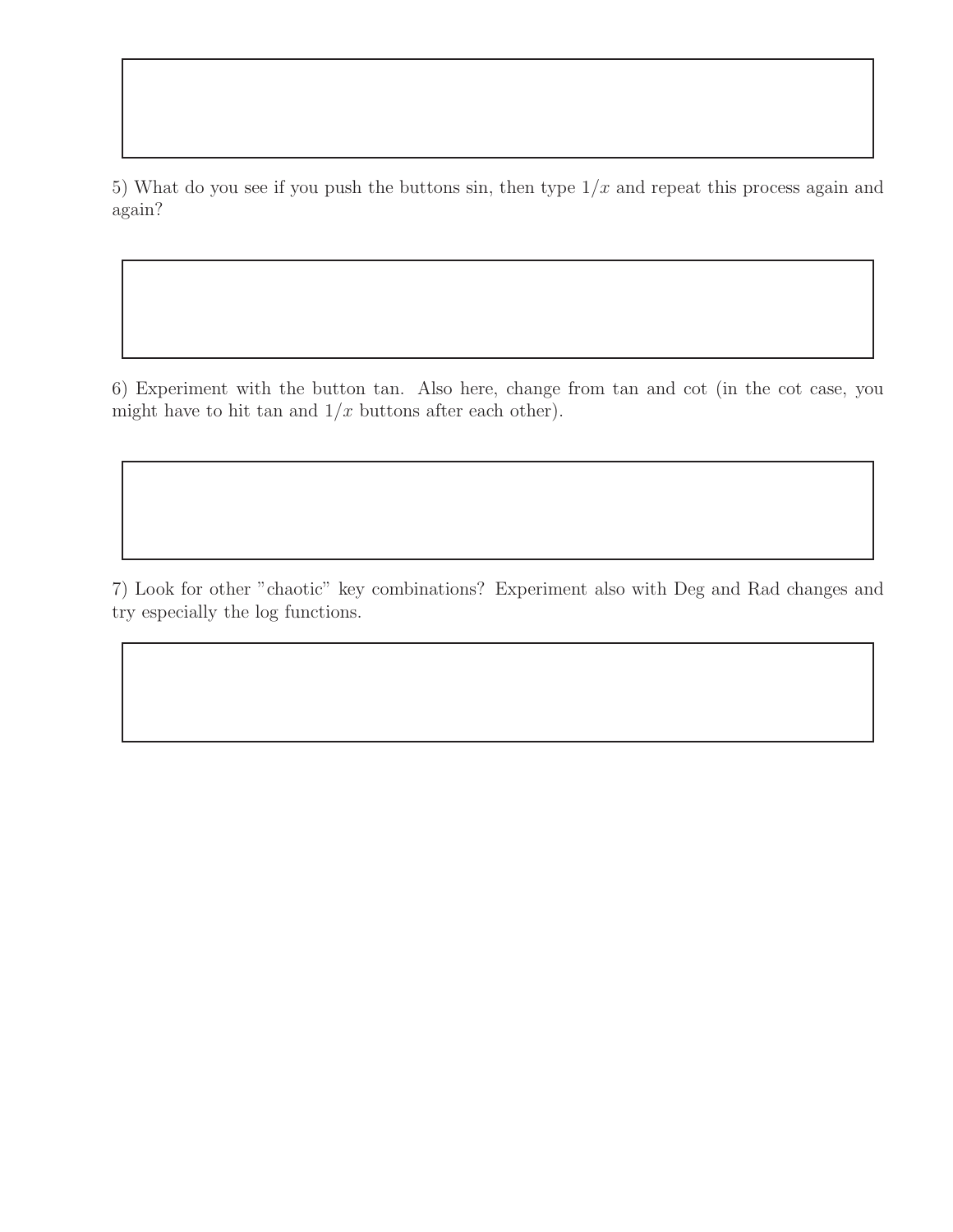# Part II: The Cobweb construction

### 1. Objective

We graphically compute a few iterates of one dimensional maps.

## 2. Stability

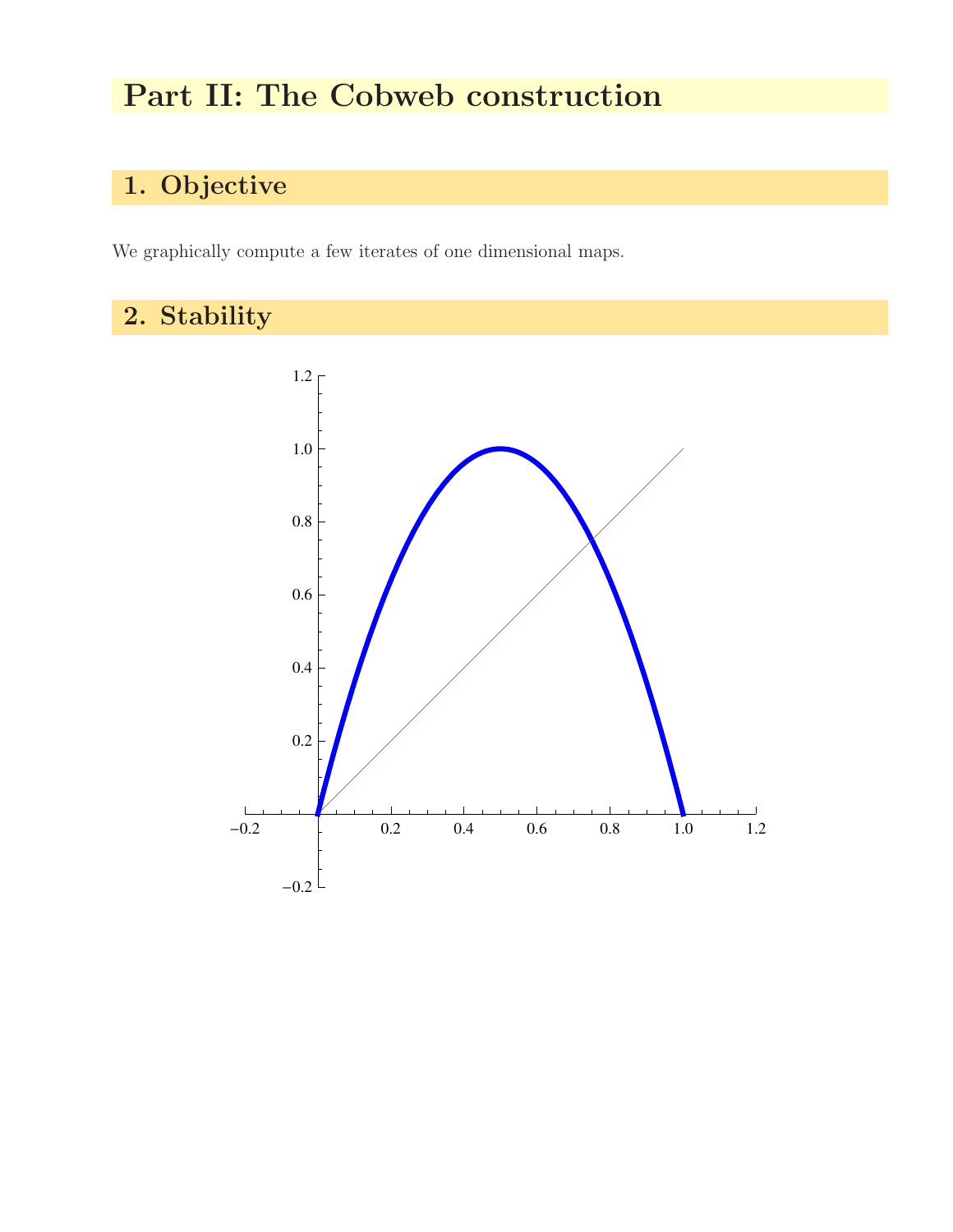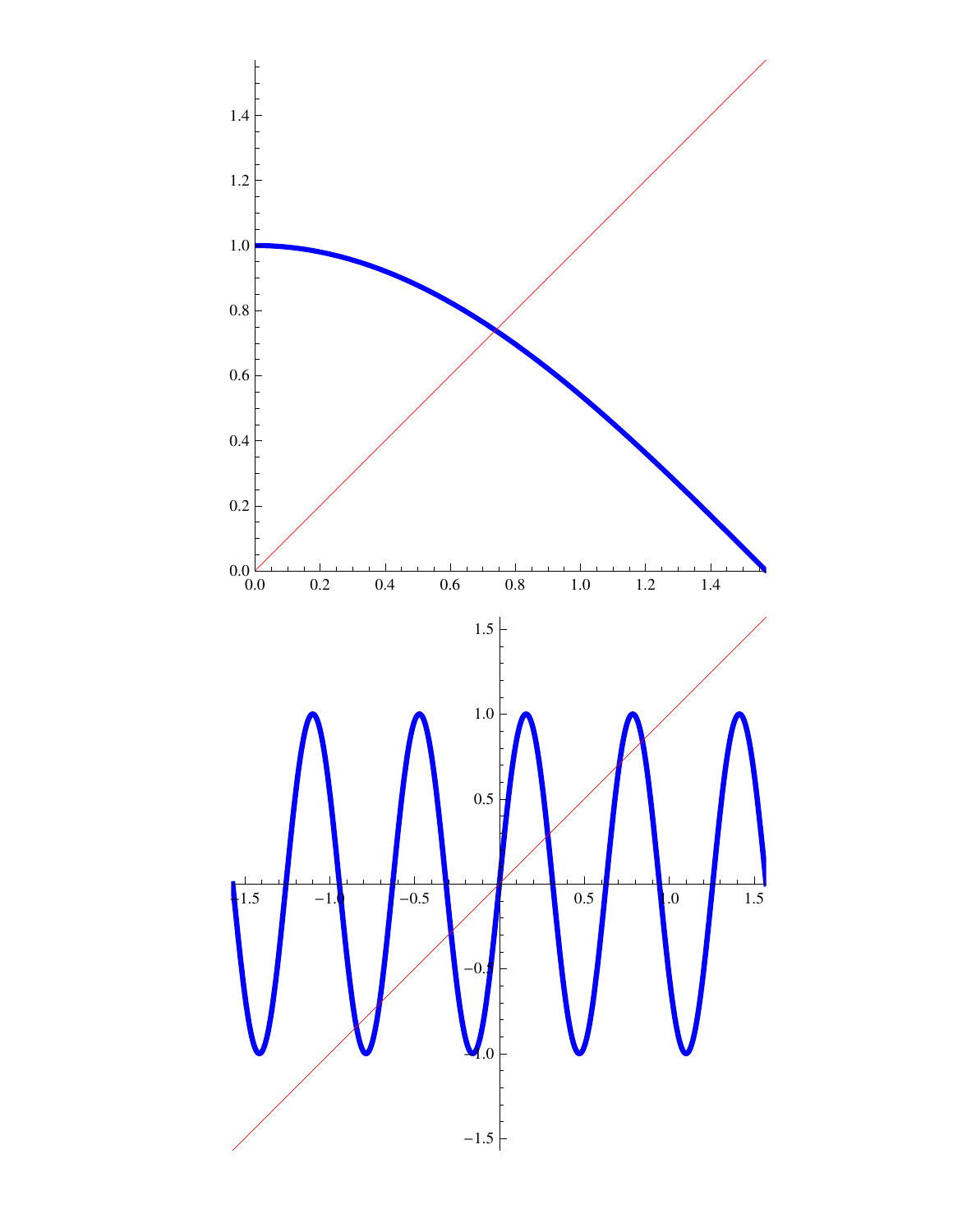### Lecture 12: The Ulam-Collatz system

#### 1. Objective

We look at a dynamical system of number theoretical nature.

#### 2. The Collatz system

In the Collatz system, we start with an integer and map it with the following rule:

$$
T(x) = \begin{cases} x/2 & x \text{ even} \\ 3x + 1 & x \text{ odd} \end{cases}
$$

The question is whether the orbit always ends up with 1.

For example:  $x = 7$  produces  $7, 22, 11, 34, 17$ .

#### 3. Experiment

1) Start with the initial condition 26:

2) Start with the initial condition 9:

3) Start with the initial condition 2048:

4) What is wrong with the following proof of the Collatz conjecture?

Proof. Consider only the odd numbers in the Collatz sequence. We show that each odd number is in average 3/4 times smaller than the previous one: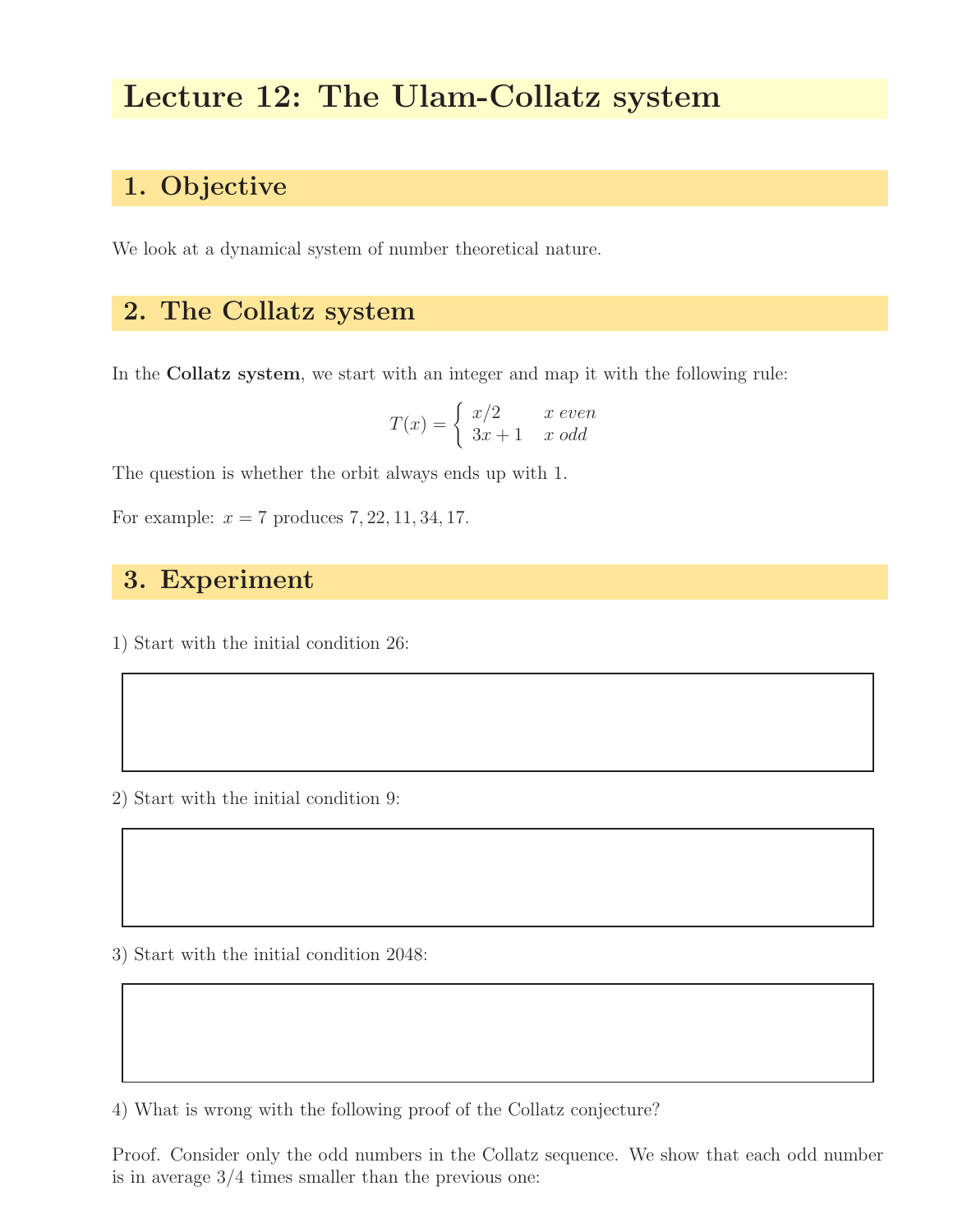With probability  $1/2$  the number  $3x + 1$  is divisible by 2 and not 4: this increases x by  $3/2$ With probability  $1/4$  the number  $3x + 1$  is divisible by 4 and not 8: this decreases x by  $3/4$ With probability  $1/8$  the number  $3x + 1$  is divisible by 8 and not 16: this decreases x by  $3/8$ 

To compute the probability, we take logarithms and compute  $a = \sum_{n=1}^{\infty} \frac{1}{2^n} \log(3/2^n)$ . The average decay rate of the size of a number is the factor  $e^a = 3/4$ .



3) The Collatz system certainly can be modified. Can you find one, for which there is a nontrivial loop?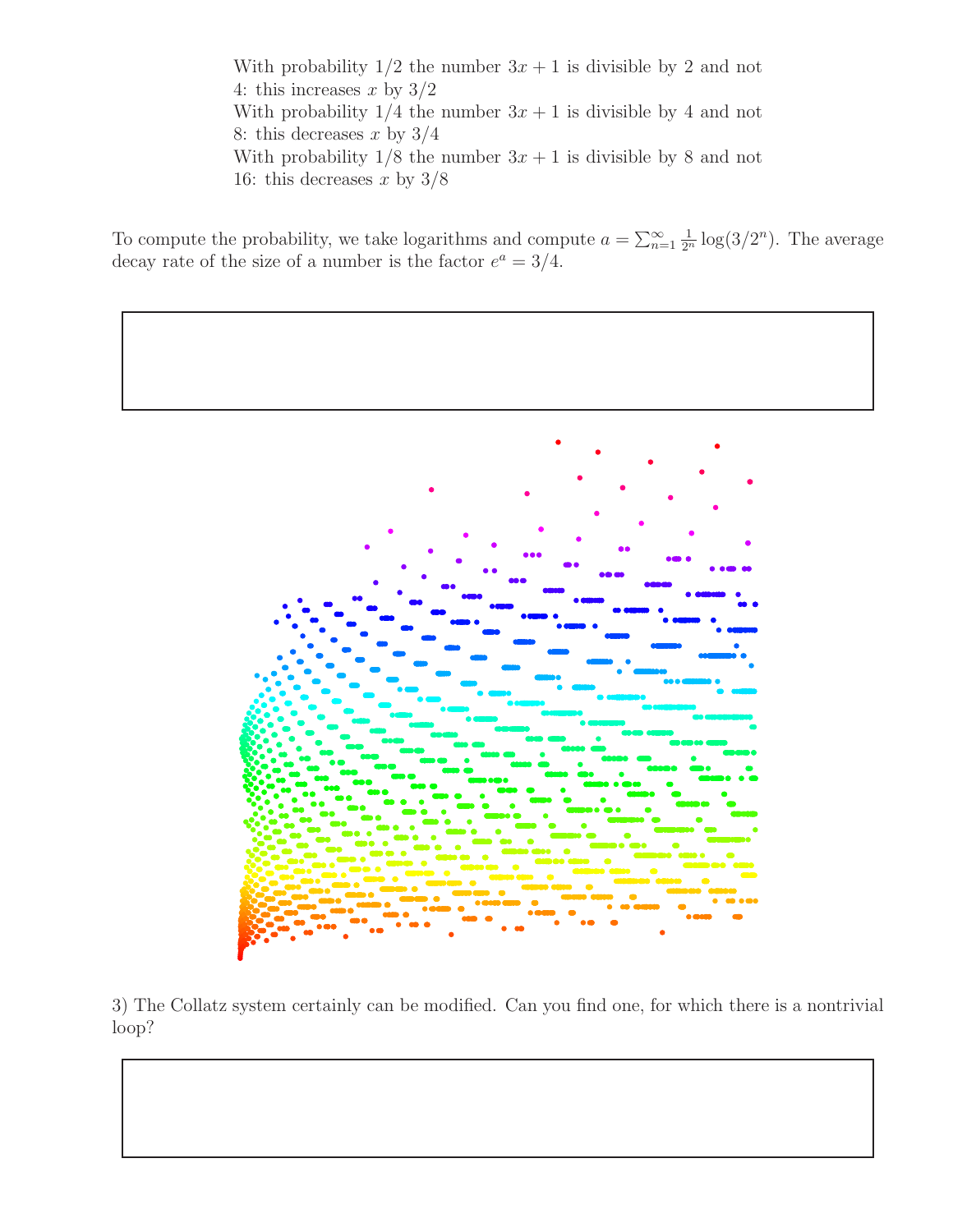## Lecture 12: Part IV: Cellular automata

### 1. Objective

We look at a dynamical systems called Cellular automata. These are continuous maps on sequence spaces in which the evolution rule is translational invariant.

### 2. The Rule 18 CA

| neighborhood | new middle cell |
|--------------|-----------------|
| 111          |                 |
| 110          |                 |
| 101          |                 |
| 100          |                 |
| 011          |                 |
| 010          |                 |
| 001          |                 |
| 000          |                 |

Because only cell neighborhoods of the form 100 and 001 lead to an offspring 1, we and  $100 =$ 4, 001 = 1 in binary, we have  $2^4 + 2^1 = 18$ .